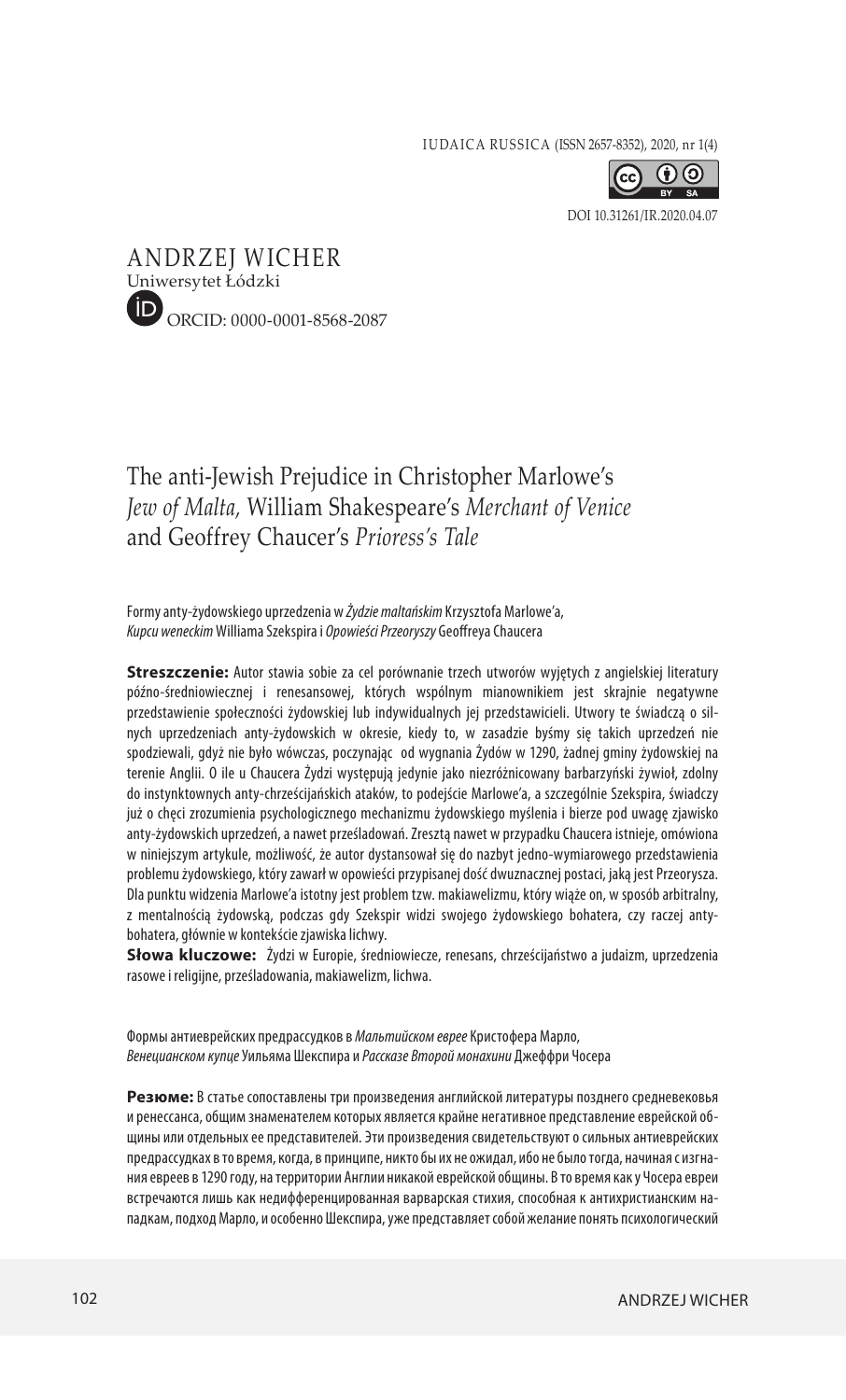механизм еврейского мышления и учитывает существование антиеврейских предрассудков и даже преследований. Для точки зрения Марло существенна проблема так называемого макиавеллизма, который он связывает с еврейским менталитетом, в то время как Шекспир видит своего еврейского героя, или, скорее, антигероя, главным образом в контексте ростовщичества.

**Ключевые слова:** евреи в Европе, средние века, Ренессанс, христианство и иудаизм, расовые и религиозные предрассудки, преследования, макиавеллизм, ростовщичество

**1**

The present article attempts to compare the way the topic of the Jew and Jewishness is treated in three works of English Medieval and Renaissance literature: Christopher Marlowe's *The Jew of Malta*, William Shakespeare's *The Merchant of Venice*, and Geoffrey Chaucer's *The Prioress's Tale,* being part of *The Canterbury Tales*. I propose to deal with Marlowe's play first because the Jewish protagonist, Barabas, plays there the most central role, while Shylock in *The Merchant of Venice* is not the title character, and the Jews in *The Prioress's Tale* are completely anonymous background characters.

Marlowe's Barabas is represented as, in many ways, a rather exotic, from an English point of view, figure. The island of Malta, or rather a group of islands, was in the hands (since 1530) of the Order of St John, a Catholic military order, known also as Knights Hospitaller, or Knights of Malta, whose headquarters was moved from the island of Rhodes (they were previously known as the Knights of Rhodes) when Rhodes was captured by the Turks in 1522. In 1565 took place the great Turkish siege of Malta, which ended in a Turkish defeat, as a result, Malta did not share the fate of Rhodes and remained in the Christian hands. Already in 1492 the local community of the Jews were expelled, which, however, is something that Marlowe's play knows nothing about, as we have there not only Barabas, but also some other Jews living in Malta. Daniel Vitkus expressly denies the possibility that Marlowe's Barabas was based on a historical Jewish merchant living in Malta in the 16<sup>th</sup> century:

By placing a permanent community of resident Jews in his play, Marlowe was representing the centrality of the Jewish community in Mediterranean commerce, but he was not accurately depicting the contemporaneous situation in Malta itself, where there were no free Jews in permanent residence at the time<sup>1</sup>.

Barabas, much as he hates Christianity, seems to speak Italian as his first language, and uses also, though less often, Latin,

<sup>1</sup> D. Vitkus, *Turks and Jews in* "*The Jew of Malta*", in: G.A. Sullivan Jr., P. Cheney, A. Hadfield, *Early Modern English Drama. A Critical Companion*, Oxford University Press, New York–Oxford 2006, p. 67.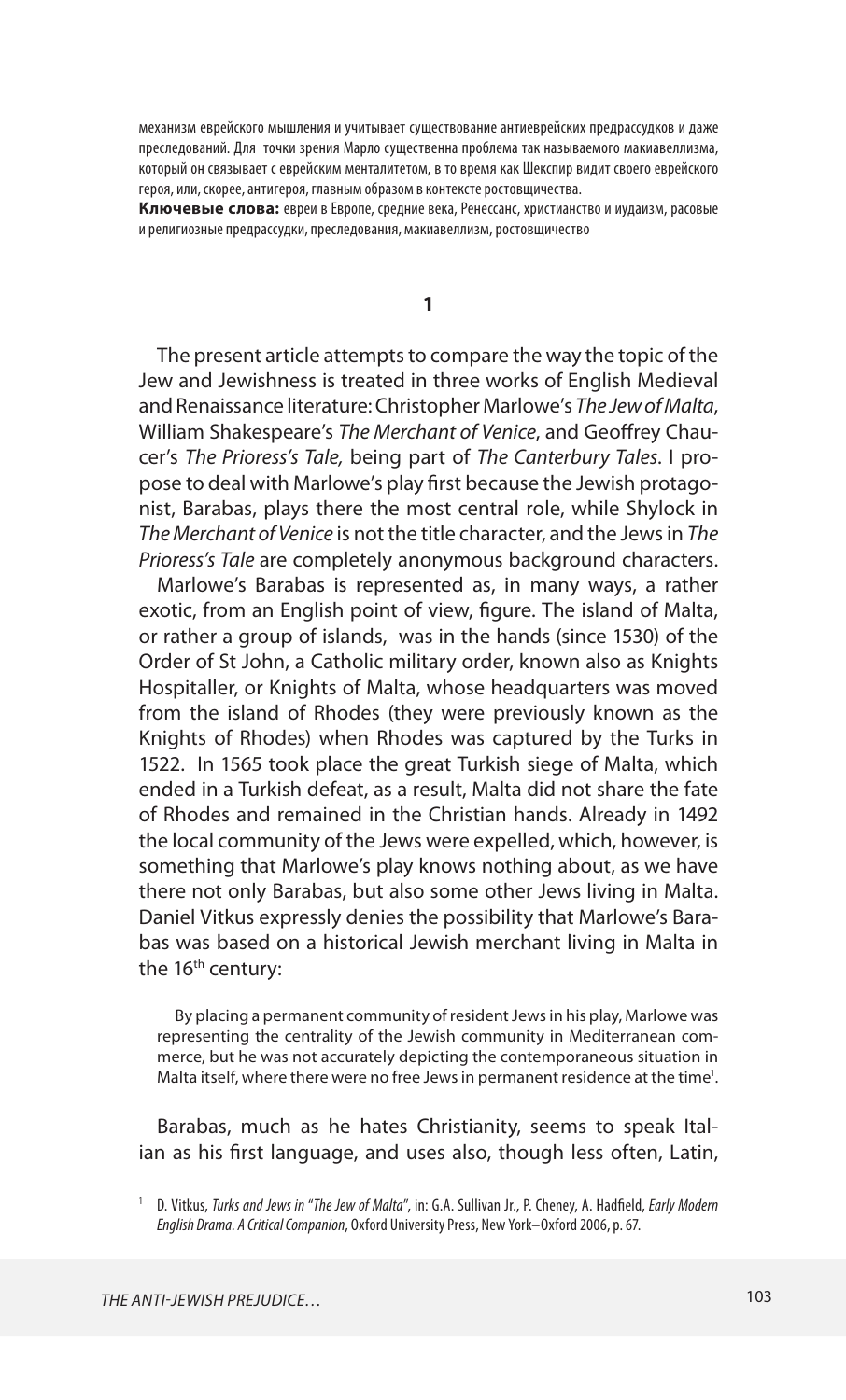Spanish and French, which is visible in the phrases in those languages which the author put into his mouth quite often: *Corpo di Dio* (1.2.91), *Primus Motor* (1.2.165), *Hermoso plazer de los dineros* (2.1.64), *Spurca* (3.4.6), *Cazzo, diabole* (4.1.21), *coupe de gorge* (4.3.5), *catzerie* (4.3.13), *A vôtre commandemant, madame* (4.4.36), *Pardonnez-moi* (4.4.45). Barabas declares:

Being young, I studied physic, and began To practice first upon the Italian (2.3.182–183) $^{\rm 2}$ ,

which clearly means that he specialised in poisoning and that his victims were usually Italians, even though "physic" means "medicine". On the other hand, it is exactly the Italians that in the 16<sup>th</sup> c. Europe were renowned as poisoners. This stereotype is also confirmed by Marlowe's play. Concerning a particularly potent poison with which he is going to exterminate a whole convent of nuns, Barabas says:

It is a precious powder that I bought Of an Italian in Ancona once (3.4.69–70),

Of the same poison Barabas says the following:

And with her let it work like Borgia's wine Wherof his sire, the Pope, was poisonèd! (3.4.99–100)

He refers in this way to the legend, without any historical foundation, according to which Pope Alexander VI died by having accidentally drunk the poison prepared by his son Cesare Borgia for somebody else. The Borgias were originally Spaniards, but they made their careers in Italy and with that country they are primarily associated.

Naturally, it can be easily assumed that Marlowe put into Barabas's mouth words and phrases from the foreign languages he knew himself, and Latin, French, Italian and Spanish were standard languages a well educated Englishman, such as Marlowe, could know. On the other hand, if Barabas is a Sephardi Jew, and he probably is, the Romance languages, and particularly Spanish, could indeed be perfectly familiar to him. Making Barabas frequently have recourse to them may emphasize his general outlandishness, his being a cultural and also moral outsider, a person from a different world that can be described, following Kipling in his poem *Manda-*

<sup>2</sup> The quotations from Marlowe's play follow D. Bevington, E. Rasmussen (eds.), *Christopher Marlowe. Doctor Faustus and Other Plays*, Oxford University Press, Oxford 1998.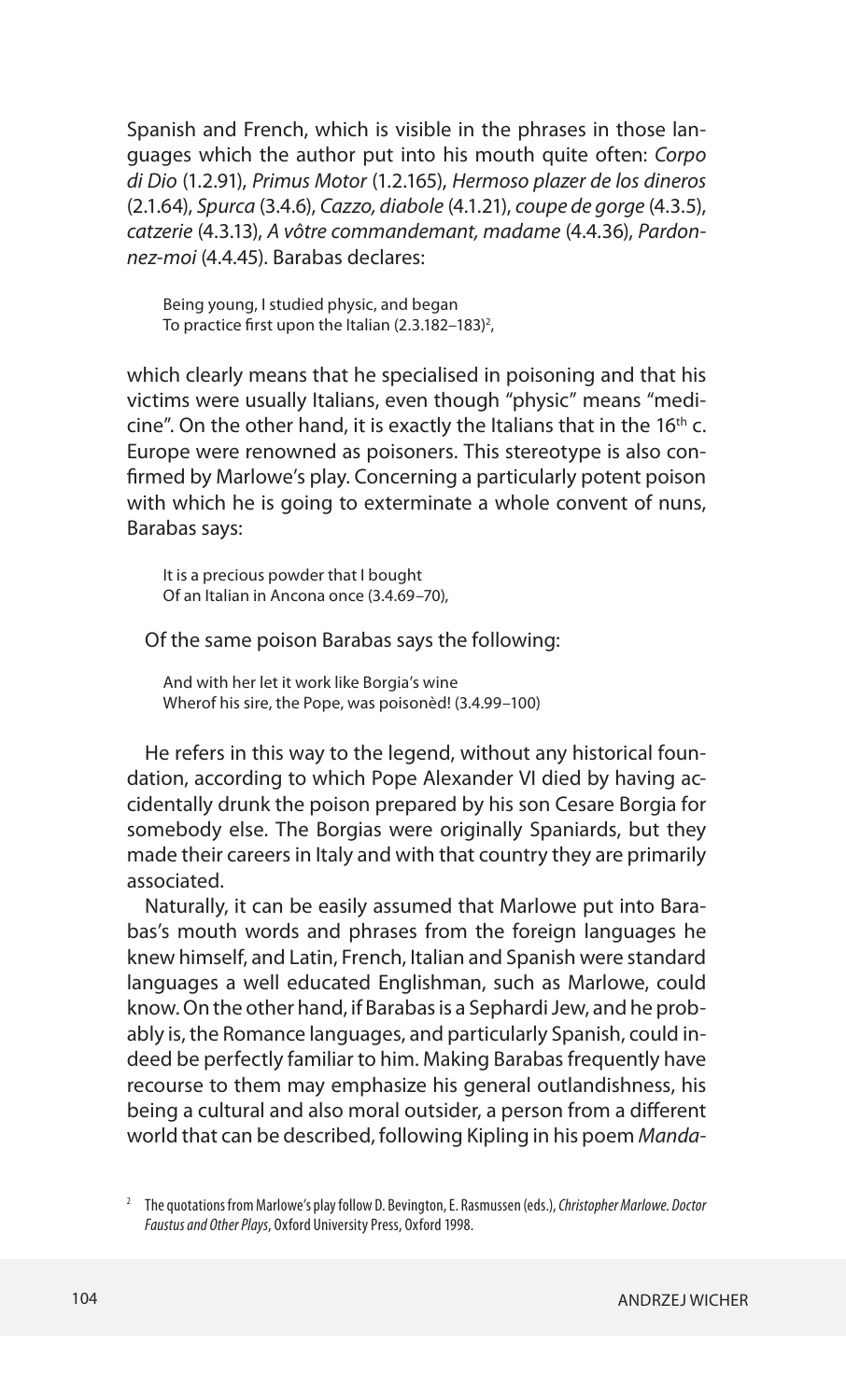*lay*, as a place "where the best is like the worst" and "where there aren't no Ten Commandments". Kipling defines this area as lying "east of Suez"3 , whereas here it should rather be defined as "east of Gibraltar". Barabas's links with the Italian culture, and also the appearance of a figure called Machiavel in the Prologue of the play, strongly suggest a link between anti-Jewish and anti-Italian stereotypes. Both cultures were associated, from an English, and particularly Protestant English, point of view, with cynicism, materialism and immorality. This sounds a little paradoxical considering that Barabas belonged to the culture that gave us exactly the Ten Commandments and to the culture whose religious writings form a substantial part of the Christian Bible, that is, the Old Testament. Also the New Testament has been written by Jewish authors, with the possible exception of St Luke, even though its language is no longer Hebrew, but Greek.

Barabas's very name is an allusion to a very mysterious figure from the New Testament, who is basically a negative character, and a criminal, whom Pontius Pilate is constrained by the crowd to release instead of Jesus. But the Biblical Barabbas is treated by the Gospel authors with some circumspection, if not respect. St Matthew calls him "a notable prisoner" (Mat. 27.16)<sup>4</sup>, St Mark says that he "made insurrection" and that he "committed murder in the insurrection" (Mark 15.7), while St Luke informs us that Barabbas was "cast into prison" because of "a certain sedition made in the city, and for murder" (Luke 23.19). This naturally opens up the possibility that, from a Jewish point of view, Barabbas was a "freedom fighter", a participant or even a leader of some minor anti-Roman insurrection, one of many that eventually led to the so called Great Revolt, also known as the First Jewish-Roman War (66–73 AD). The name Barrabbas means, in Aramaic, "son of the father" which sounds similar to the titles "Son of man" and "Son of God" used in the New Testament with reference to Jesus Christ, which reinforces the parallelism between these two characters. Marlowe's Barabas bears then a name that is associated with rebellion and also with being an antithetic figure in relation to Jesus Christ. Indeed, he reveals himself to be an Antichrist, "a beast rising up out of the sea" (Rev. 13.1), an inveterate enemy of Christ and Christians, but also, to some extent, someone who imitates Christ, of course in order to deceive and confuse the faithful.

<sup>&</sup>lt;sup>3</sup> R. Kipling, *Mandalay*, https://www.poetryloverspage.com/poets/kipling/mandalay.html [1.04.2020].

<sup>4</sup> Quotations from the Bible follow R. Carroll, S. Prickett (eds.), *The Bible. Authorized King James Version with Apocrypha*, Oxford University Press, Oxford 1998.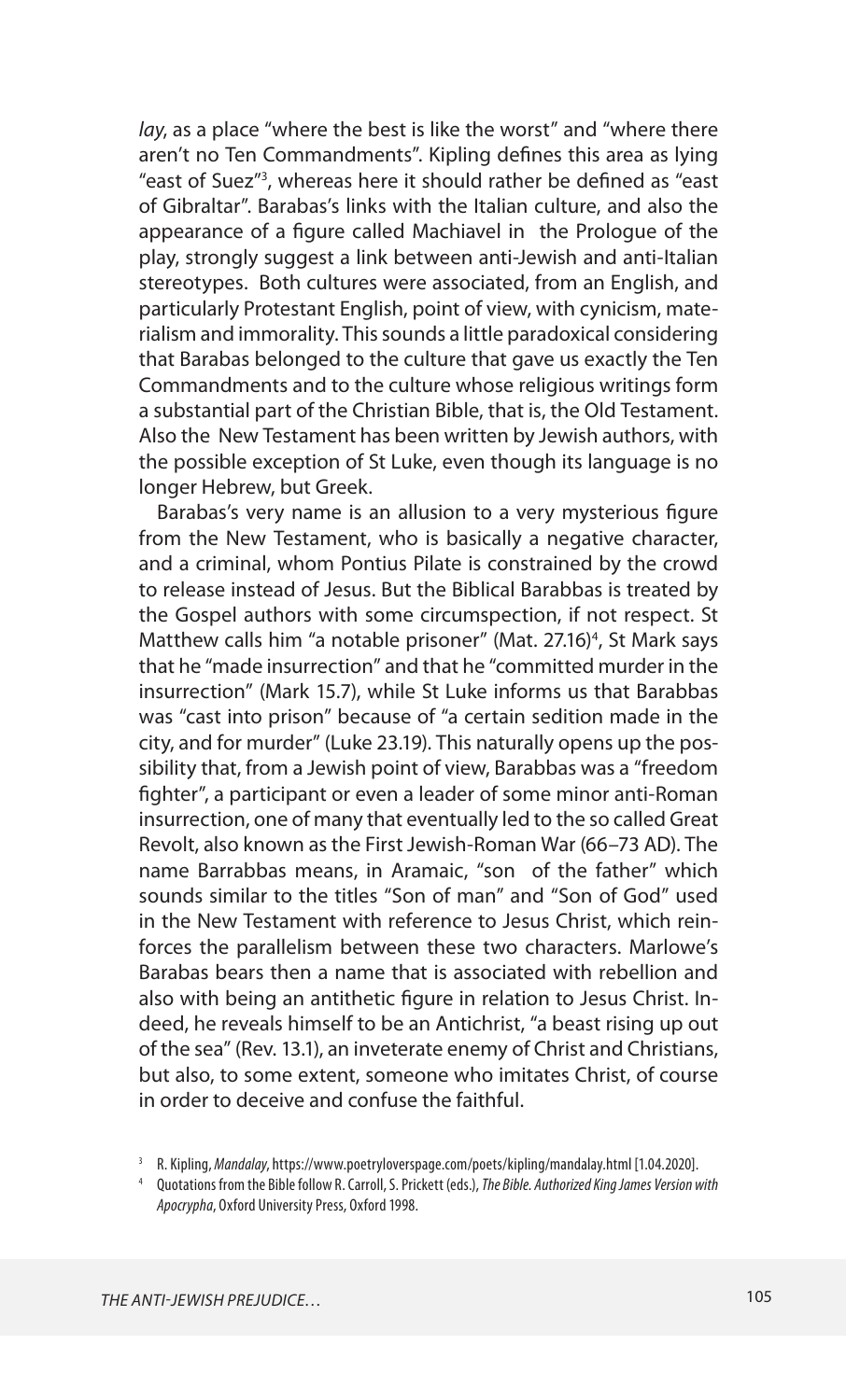The portrait of Barabas in the play is thoroughly negative and confirms the worst anti-Jewish stereotypes, and yet it is not without a certain grandeur and sublimity. He has been genuinely wronged by the Christian authorities of Malta, who confiscate his possessions to pay the tribute required by the Turks, whose obvious intention is to annex Malta into the vast Turkish empire. Eventually, Malta refuses to pay the tribute, incurring the Turkish anger, but nobody thinks of restoring, even partly, the confiscated estate to Barabas. He may feel cheated, especially because he is not interested in prolonging the Christian rule over Malta. He helps the Muslims in conquering Malta, but very quickly, and for no obvious reasons, he turns against them, even though the Turks make him the governor of Malta, and organizes an attempt against the life of the Turkish commander. When his plot is exposed, he is put to death as the enemy of both warring sides, but it is clear that his anti-Turkish activity helps to achieve, probably against his intentions, a Christian victory. It must be stressed that also his animus against the Christians, even though understandable to some extent, is poorly founded. No doubt a large part of his possessions have been brutally appropriated by the government of Malta, but Barabas is still very rich owing to his having hidden another substantial part of his wealth in a safe place.

Barabas's monumental disloyalty, or monumental loyalty to himself and to his Jewishness, as we might be tempted to call it, goes beyond his material interests. He clearly wants to show that, as a Jew, he is completely neutral in the power games played by the Christian or Muslim military powers, in the sense that he can be helpful, but also very dangerous, to both sides. In conclusion, we may call Marlow's Barabas a kind of free electron of the Mediterranean power games, he enters into relations with the contending political powers but refuses to be bound by them, and those relations are short lasting. It is a policy that emphasizes his individuality and essential independence, but it is not shown as successful, and indeed could not be successful, in the long run. If his prototype is Joseph Nasi (1524 –1579), a Portuguese Sephardi Jew who made a great career and amassed enormous wealth in the Ottoman Empire<sup>5</sup>, then we might accept this theory but only with the proviso that it should be acknowledged that Nasi, unlike Barabas, was a loyal subject of the Ottoman sultans, and represented a kind of Muslim – Jewish anti-Christian alliance. Barabas, on the

<sup>5</sup> Daniel Vitkus emphasizes the similarity between Barabas and Nasi: "These same elements are represented by Marlowe in the character of Barabas, a figure bearing many similarities to Joseph Nasi". D. Vitkus, *Turks and Jews*…, p. 70.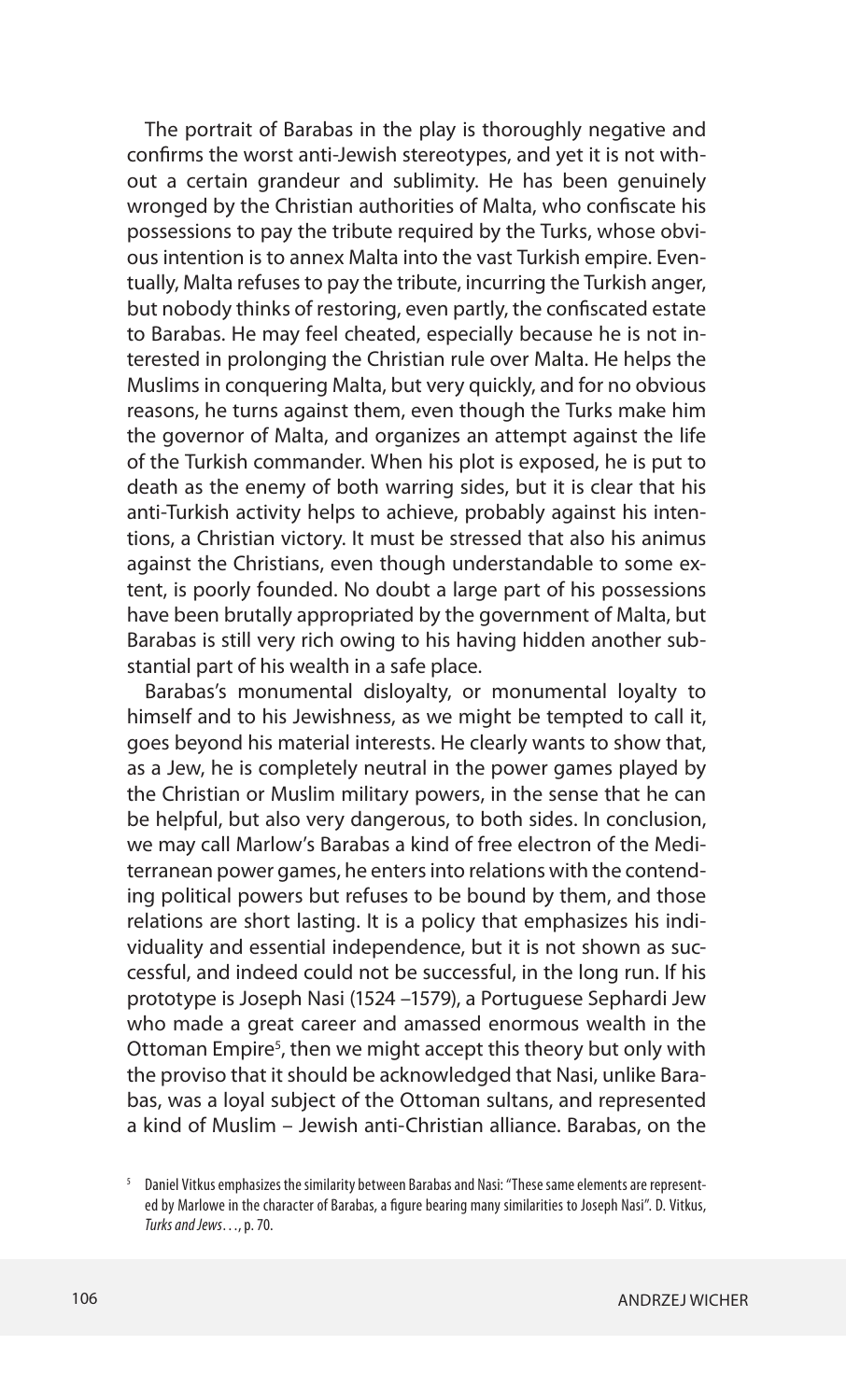other hand, owing to his compulsive double-dealing, is close to forging a Christian – Muslim alliance directed against the Jews, or at least against one Jew, that is, himself. Barabas's philosophy of what might be called warlike neutrality is summarized in the statement made by himself in the play:

And thus far roundly goes the business. Thus, loving neither, I will live with both Making a profit of my policy (5.2.110–112).

The problem is that Barabas cannot "live" in this way for long, his "loving neither" turns into "becoming a deadly enemy of both", which he can, even as rich man, hardly afford. In reality, the Jews who lived in the zone of the Christian – Muslim conflict avoided at all costs creating an impression that they were sitting on the fence. Like Joseph Nasi, they usually were loyal to the Muslim side which granted them a greater tolerance and safety.

**2**

The situation of Shakespeare's Shylock, from *The Merchant of*  Venice, is very different from that of Barabas. Shylock<sup>6</sup> is first of all a money-lender, and a usurer, rather than a merchant, like Barabas, even though Barabas also confesses to having practised usury. The social position of Barabas seems safe until the outbreak of Christian-Muslim hostilities, while that of Shylock is generally very insecure. The public opinion, in the Middle Ages and later, was consistently against usury and accused usurers of acting against the laws of nature. As a result, a usurer, even if he were a Christian, in a common view, had no chance of achieving salvation:

Usurers sin against nature in that they want money to grow out of money, in the same manner as a horse begets a horse, and a mule begets a mule. Apart from that, usurers are thieves because they sell the time that does not belong to them, and to sell somebody else's property without the owner's consent is theft. What is more, they sell only the expectation of money, that is time, they sell days and nights. As a result, they sell light and repose. It would not be just if light and eternal rest had been in store for them<sup>7</sup>.

<sup>6</sup> Shylock is not a Jewish or Aramaic name, like Barabas, it is probably an English name superficially similar to some names from Old Testament.

<sup>7</sup> J. Le Goff, *Sakiewka i życie. Gospodarka i religia w średniowieczu*. [*The Purse and Life. Economy and Religion in the Middle Ages*], trans. H. Zaremska, MARABUT, Gdańsk 1995, p. 50 (the translation of this passage from Polish into English is mine — A.W.).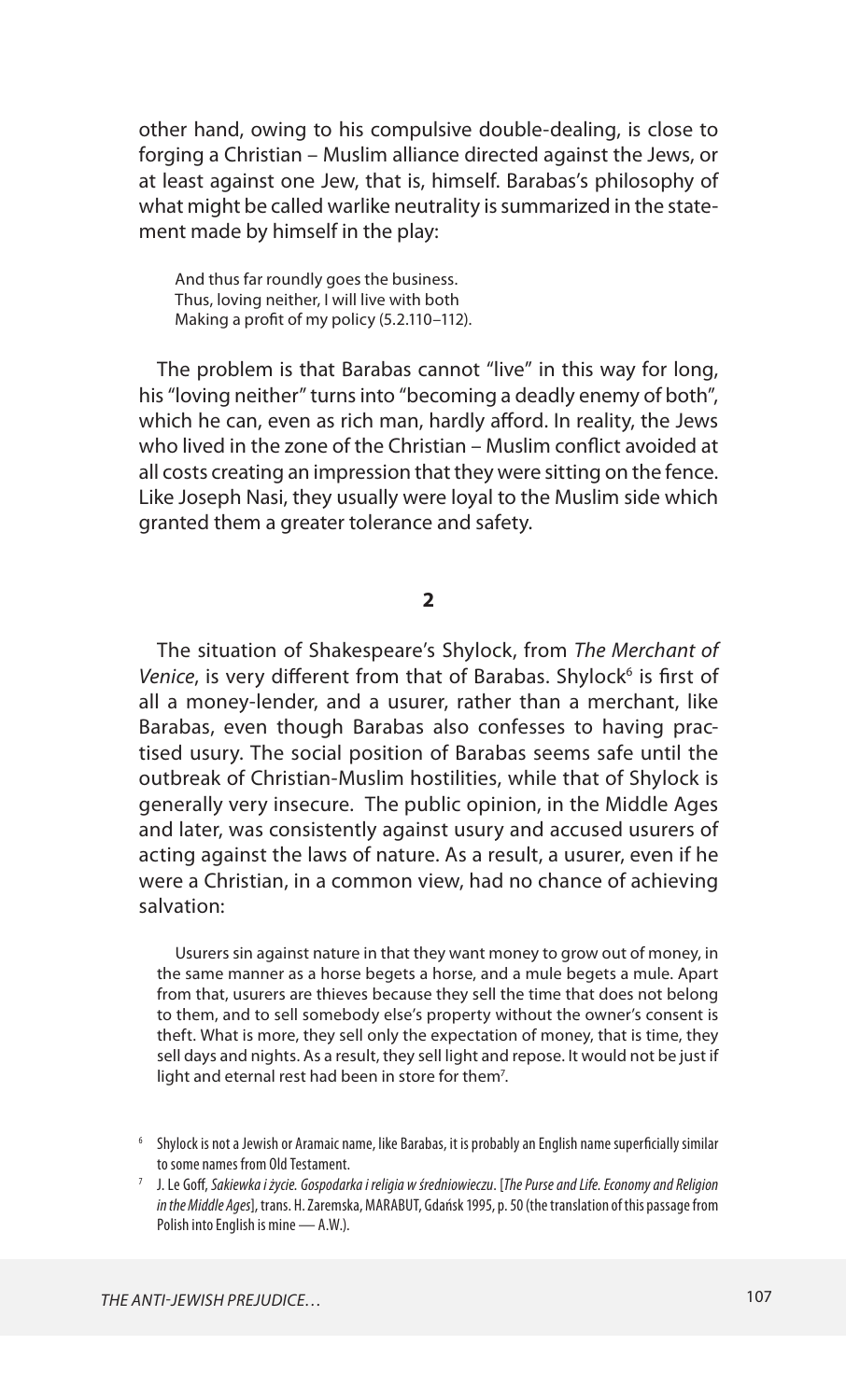Usury was regarded not only as unnatural, but also very sinful, from a religious point of view, and leading to the ruin of the body politic:

Canon law assimilated usury to theft, and the view of usury as theft influences Shakespeare's motif of stealing. Some held usury accountable as 'the very hell of evil' and 'the principal cause of all want and scarcity in any common weal'. Hence usury was often regarded as theft. More importantly, usury was held to be inimical to mercy because it overthrows the rule of charity and 'usury cutteth the throat of mercy'<sup>8</sup>.

Dante placed usurers in the seventh circle of his Inferno, that is, almost as low as he could, even though the one usurer he mentions by name is not a Jew, but an Italian.

Jews were, nevertheless, a nation particularly often associated with usurious practices, even though members of other nations, and Christians, particularly Italians, but not only, also were guilty of them. Theoretically, Christians were forbidden, by the Church, to charge the interest, while Jews were allowed to do so, but only in relation to non-Jewish clients:

Jews are forbidden from usury in dealing with fellow Jews, and this lending is to be considered *tzedakah* or charity. However, there are permissions to charge interest on loans to non-Jews<sup>9</sup>.

This makes it possible to construe Shylock's manner of money lending, especially in the eyes of the early viewers of the play as a specifically anti-Christian activity. It is not certain, however, that usury is harmful to a given country's economy, or even the world economy:

Competition, insecurity, and greed are woven into our economy because of interest. They can never be eliminated as long as the necessities of life are denominated in interest-money… interest also creates an endless pressure for perpetual economic growth. [sacred-economics.com]

Economic growth and enhanced performance of industry is not of course an unmixed blessing, but it is conducive to an economic power. So the activity of Shylock, and other money lenders, could quite easily be seen as part and parcel of the state's economic prosperity. And the state in question is this time not a small and infertile island of Malta, but the city state of Venice, one of the richest and most powerful European states of that time, in spite of

<sup>8</sup> J.O. Holmer, *The Merchant of Venice. Choice, Hazard and Consequence*, Macmillan, London 1995, p. 35.

<sup>9</sup> Usury **—** from Wikipedia, the free encyclopedia, https://en.wikipedia.org/wiki/Usury [1.04.2020].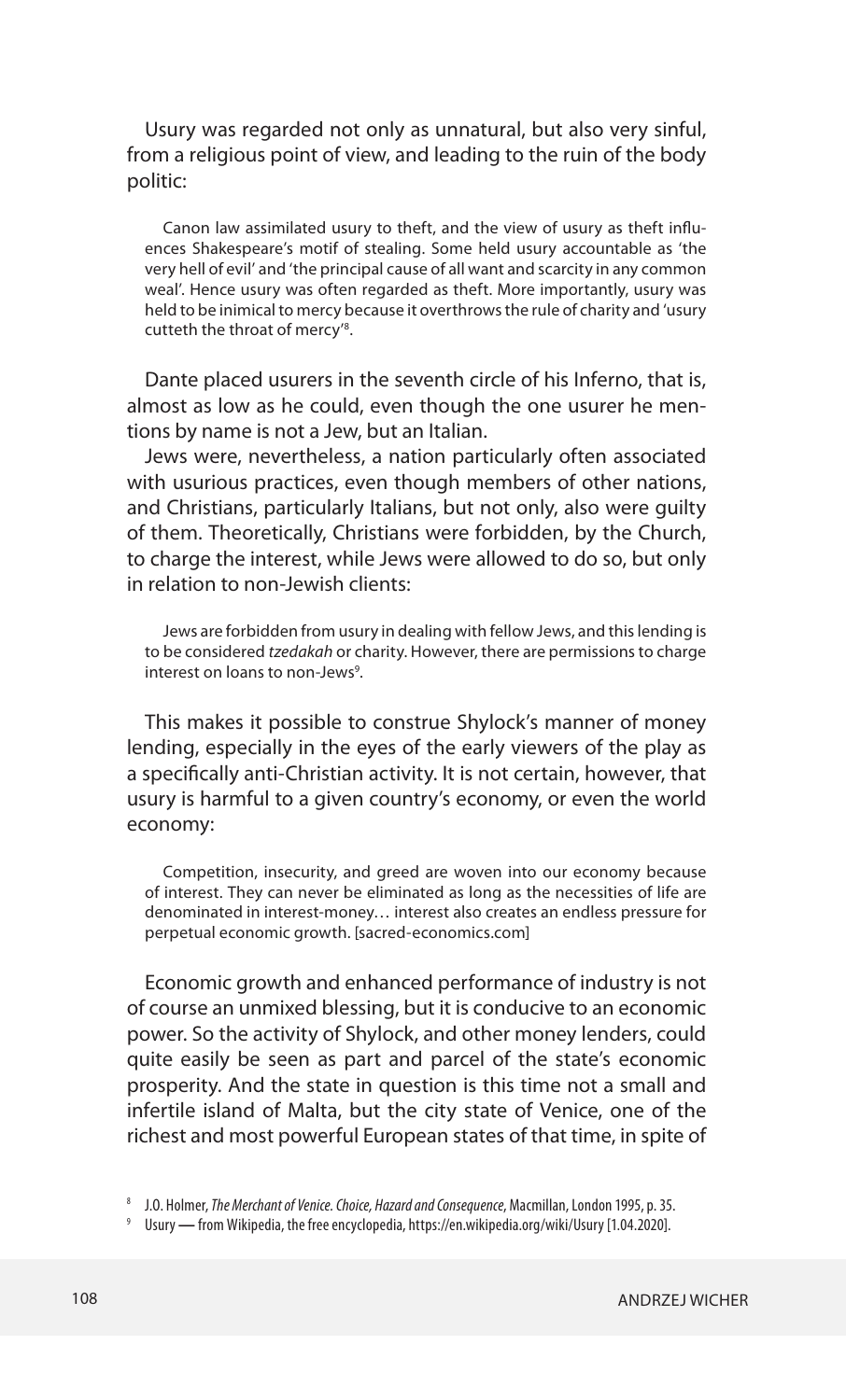its relatively small territory. It is small wonder then that Shylock, unlike Barabas, does not take any part in the political games on which the future of the state he belonged to depended. In Venice, Shylock, even if he were as rich as Barabas, and he probably was not, could still have little influence, especially as an isolated figure, and, again in contradistinction to Barabas, we do not actually see Shylock having any contacts with the Jewish community of Venice. It has to be reiterated that the potentially beneficial aspects of Shylock's economic role are not given any attention in the play itself. We should not be surprised, seeing that even the more obviously positive aspects of Barabas's commercial activity, extending over the whole Mediterranean, are never taken into account, much as this activity could mean for the rather economically insignificant, though strategically important, island of Malta.

The list of what Shylock and Barabas have in common is quite a long one<sup>10</sup>, but perhaps the most significant item on this list is that they both have an attractive young daughter. In the case of Barabas it is Abigail, in the case of Shylock her name is Jessica. Both Barabas and Shylock seem to have a special affection for their daughters, but they both feel that the daughters were disloyal to them. Abigail, used by her father as a spy, seeing his cruelty and the way he gets rid of the Christian men who were her suitors, and one of whom she loved, decides to become a Christian nun. Jessica, on the other hand, feels unhappy about her father's stinginess and tyrannical ways, so she elopes, having first taken, or rather stolen, a substantial sum from her father's chest, with her Christian lover Lorenzo, whom she eventually marries, having become a Christian herself. Abigail is a tragic figure, her father punishes her disloyalty simply by killing her, she is poisoned together with the other nuns. Jessica, however, is rather a romantic, though morally dubious, character, her elopement is successful, her father rages against her, and this rage hardens his feeling towards the Christians, but eventually he is forced to promise her the whole of his wealth the moment he dies. It is obvious enough that Abigail is much easier to sympathise with than Jessica.

The fact that Lorenzo, a Venetian nobleman, marries a converted Jewess seems to indicate that the social gap between Christians and Jews could be, in certain circumstances, bridged, while

<sup>10</sup> Jonathan Bate summarizes this matter in the following way: "Marlowe's Barabas and Shakespeare's Shylock are both Jews who are usurers, are treacherous, are tricked out of their money and their daughter, are roundly defeated but remain figures of some sympathy because the Christians are no better than they are". J. Bate, *The Genius of Shakespeare*, Oxford University Press, Oxford–New York 1998, pp. 126–127.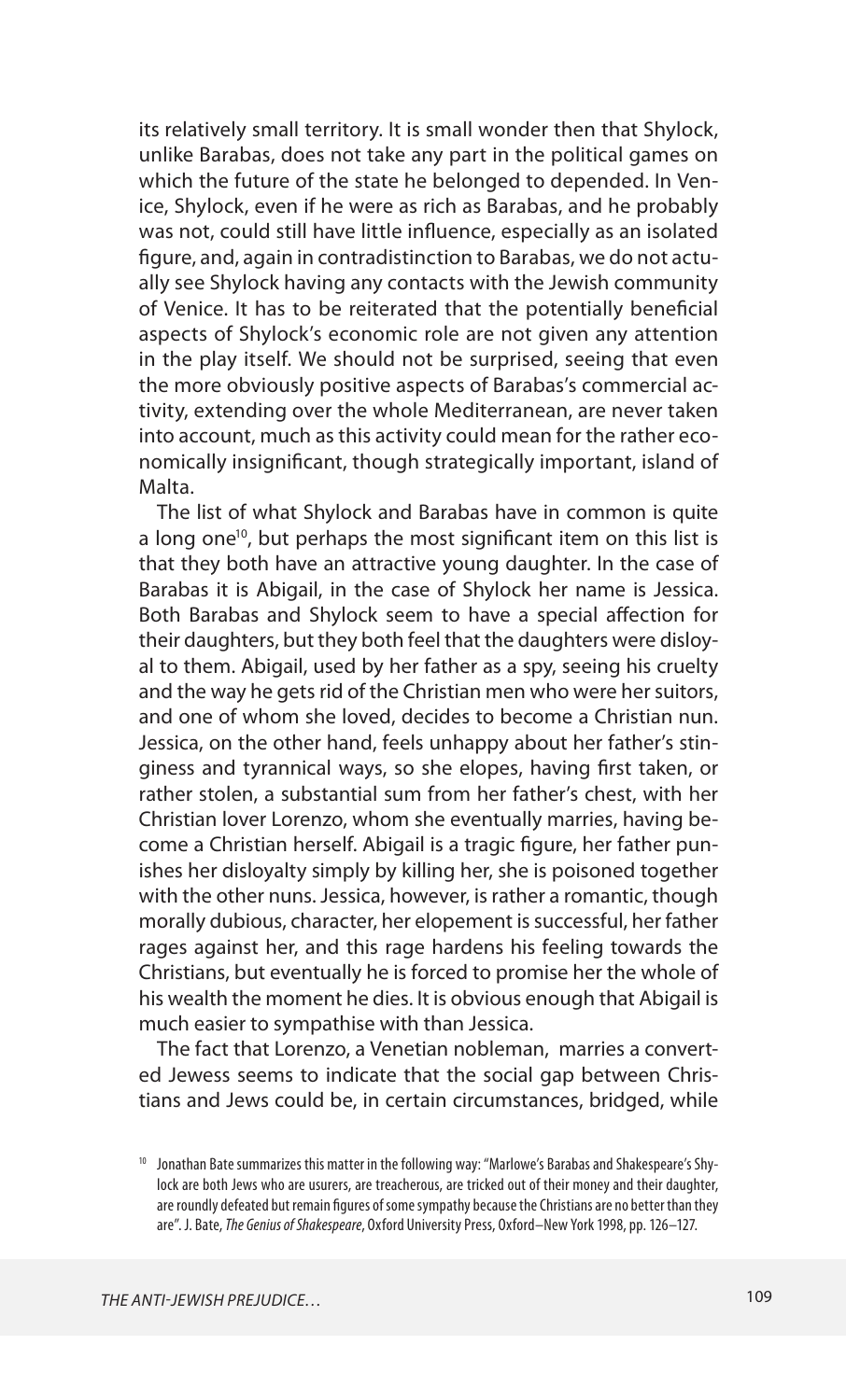in *The Jew of Malta* there seems to be no such possibility. Unlike in Marlowe, we can see no anti-Italian prejudice in Shakespeare. The action of *The Merchant of Venice* takes place mainly among the Italians, and they are shown as a diversified, but on the whole likeable, group of people.

About Shylock himself we may say that he is both a tragic and a comic figure. His insistence on having "a pound of flesh" from his insolvent debtor's body shows him to be cruel, ruthless and vengeful, but his putting his trust in his daughter, who hates him and is prepared to unite with his enemies, makes him into an object of ridicule, or of pity. The way Shylock's hopes are frustrated in the trial scene, his misplaced enthusiasm for Portia<sup>11</sup>, disquised as a lawyer, make him even more pitiable, even though he never ceases to be a highly unpleasant and inimical character. Even Shylock's great and impassioned soliloquy including the words:

I am a Jew. Hath not a Jew eyes? Hath not a Jew hands, organs, dimensions, senses, affections, passions?… If you prick us, do we not bleed? If you tickle us do we not laugh? If you poison us, do we not die? (3.1.55–62)12

fails to turn him into a character an ordinary reader might easily sympathise with. Shylock's speech includes also the words "And if you wrong us, shall we not revenge" (3.1.62–63), and it is obvious enough that the logic of revenge is exactly the one that Shylock accepts and understands and has no intention of going beyond it. Shakespeare, being a more versatile artist than Marlowe, provides us with an insight into the Jew's mind, and lets him defend himself, but all this, I am afraid, does not make Shylock morally superior to Barabas.

The relationship between Barabas and Shylock interested many critics. Harold Bloom says the following on the problem:

Barabas is exuberant, but he is a monster, not a man. Shakespeare's obsessed Shylock is compulsive enough in his hatred of Antonio so that he would have performed monstrously, but for Portia, yet Shylock is no monster but an overwhelming persuasion of a possible human being<sup>13</sup>.

<sup>&</sup>lt;sup>11</sup> Portia is of course a character of crucial importance for this play, without her, no conflict or problem can be resolved, without her, *The Merchant of Venice* could have only been a tragedy rather than a, very problematic, comedy. And she is very important both as a passive figure, a reward for a hero to gain, and as an active character who steps in to settle what seems impossible to settle. As Charles Boyce asserts: "Portia is a fine example of the frank and fearless young women who appear in many of [Shakespeare's] plays", Ch.Boyce, *Shakespeare. A to Z*, A Roundtable Press Book, New York 1990, p. 512.

<sup>12</sup> The quotations from William Shakespeare's *Merchant of Venice* follow D. Bevington (ed.), William Shakespeare, *The Merchant of Venice*, Bantam Books, New York–Toronto–London–Sydney–Auckland 1988. 13 H. Bloom, *Shakespeare, The Invention of the Human*, Riverhead Books, New York 1999, p. 182.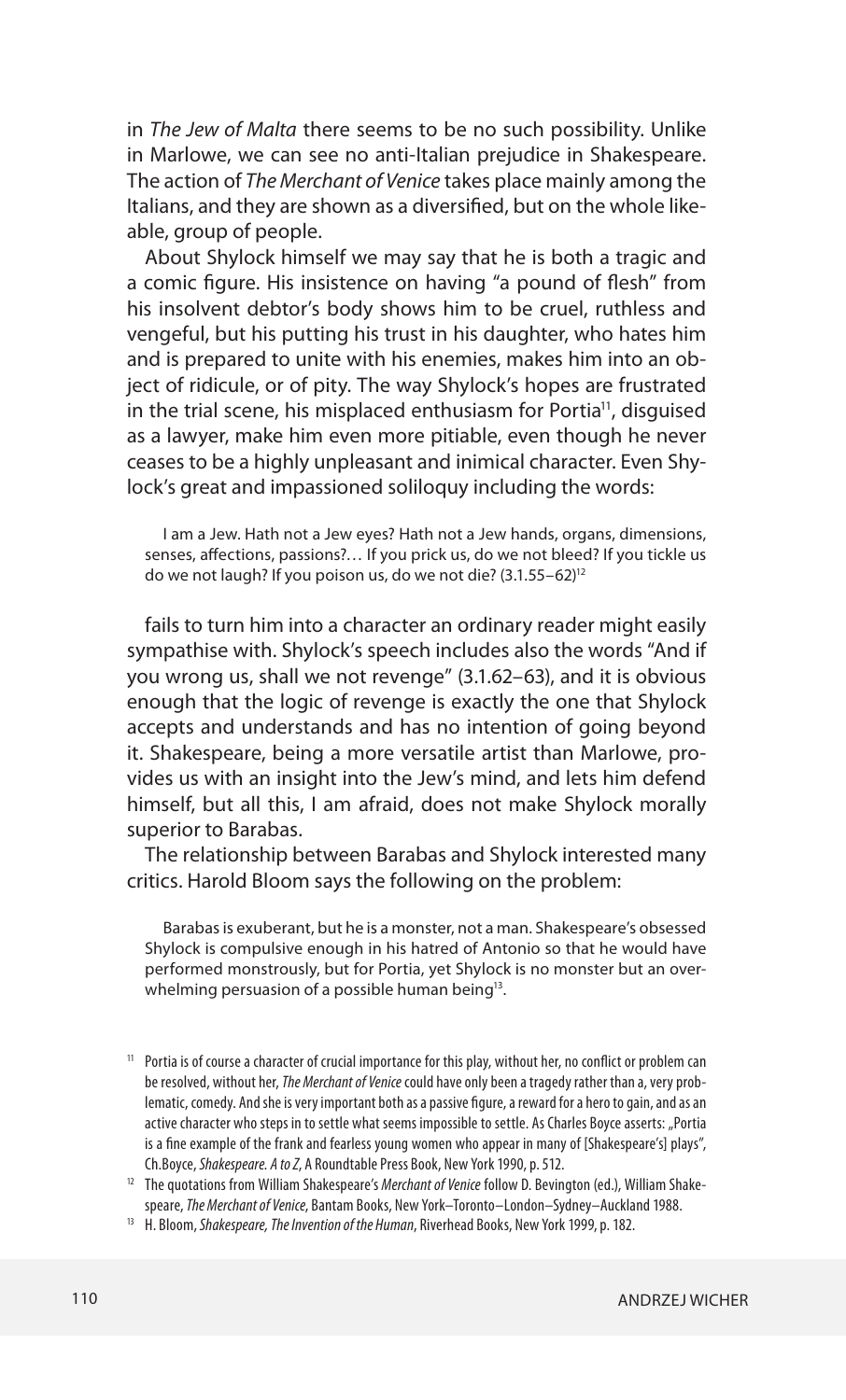Bloom concludes that the anti-Semitism of *The Merchant of Venice* is much more dangerous than that of *The Jew of Malta*, exactly because Marlowe's Jew is a caricature and a cartoon, while Shakespeare's Jew is a realistic, or at least a seemingly realistic, though at the same time profoundly repulsive, character. The enormous authority and popularity of Shakespeare as a literary genius has naturally given more weight to the fallacious idea that Shylock could be representative of the Jewish people at large:

"I'll show you the Jew" Shakespeare says in reply to Marlowe, and so, alas, he has, to the everlasting harm of the actual Jewish people. This is hardly to say that Shylock is a valid representation of a Jew, let alone the Jew, but it does acknowledge the scandalous authority of Shakespeare in world culture, an authority that just this once is more of a sorrow than it is a benefit<sup>14</sup>.

Bloom tries additionally to defend Marlowe's play, or even to exonerate it from the charge of anti-Semitism, by claiming that "Its Christians and Muslims come off far worse than Barabas, since they would be just as wicked if they could but lack Barabas's genius for evil"15, but it seems that Bloom apparently fails to notice that a very similar argument can be made, in fact has been made, with reference to Shakespeare's play. I mean the interpretation of *The Merchant of Venice* in René Girard's book *A Theater of Envy: William Shakespeare*, where the author talks about the profound symmetry and equivalence of the relationship between the Christians and Shylock<sup>16</sup>, suggesting that those Christians are shown as only superficially and seemingly better than Shylock. In particular, Girard insists on Antonio being Shylock's double<sup>17</sup>, which, I think, creates the possibility that the title of the play "The Merchant of Venice" is deliberately ambiguous and may refer to both Antonio and Shylock<sup>18</sup>. Girard's argument has been aptly summarised by Joanna Chojka: "For the only truth of this world is exactly revenge and reprisal which, owing to the theatrical skills of Venetian citizens, acquire the veneer of mercy"19. But it has to be conceded that Bloom's own interpretation of Shakespeare's play, though far from Girard's forcefulness and clarity, is heading towards similar

<sup>14</sup> Ibidem, p. 181.

<sup>&</sup>lt;sup>15</sup> Ibidem.

<sup>16</sup> See R. Girard, *Szekspir. Teatr zazdrości*, trans. B. Mikołajewska, Wydawnictwo KR, Warszawa 1996, p. 309.

<sup>17</sup> See ibidem, p. 319.

<sup>&</sup>lt;sup>18</sup> The possibility of confusing Antonio with Shylock, however remote it might seem, is admirably foregrounded by Portia's famous question "Which is the merchant here, and which the Jew?" (4.1.172).

<sup>19</sup> J. Chojka, *Prawdziwa natura chrześcijańskiej miłości*, in: J. Fabiszak, M. Gibińska, E. Nawrocka (eds.), *Czytanie Szekspira*, Wydawnictwo słowo / obraz terytoria, Gdańsk 2004, p. 103. The translation from the Polish is mine — A.W.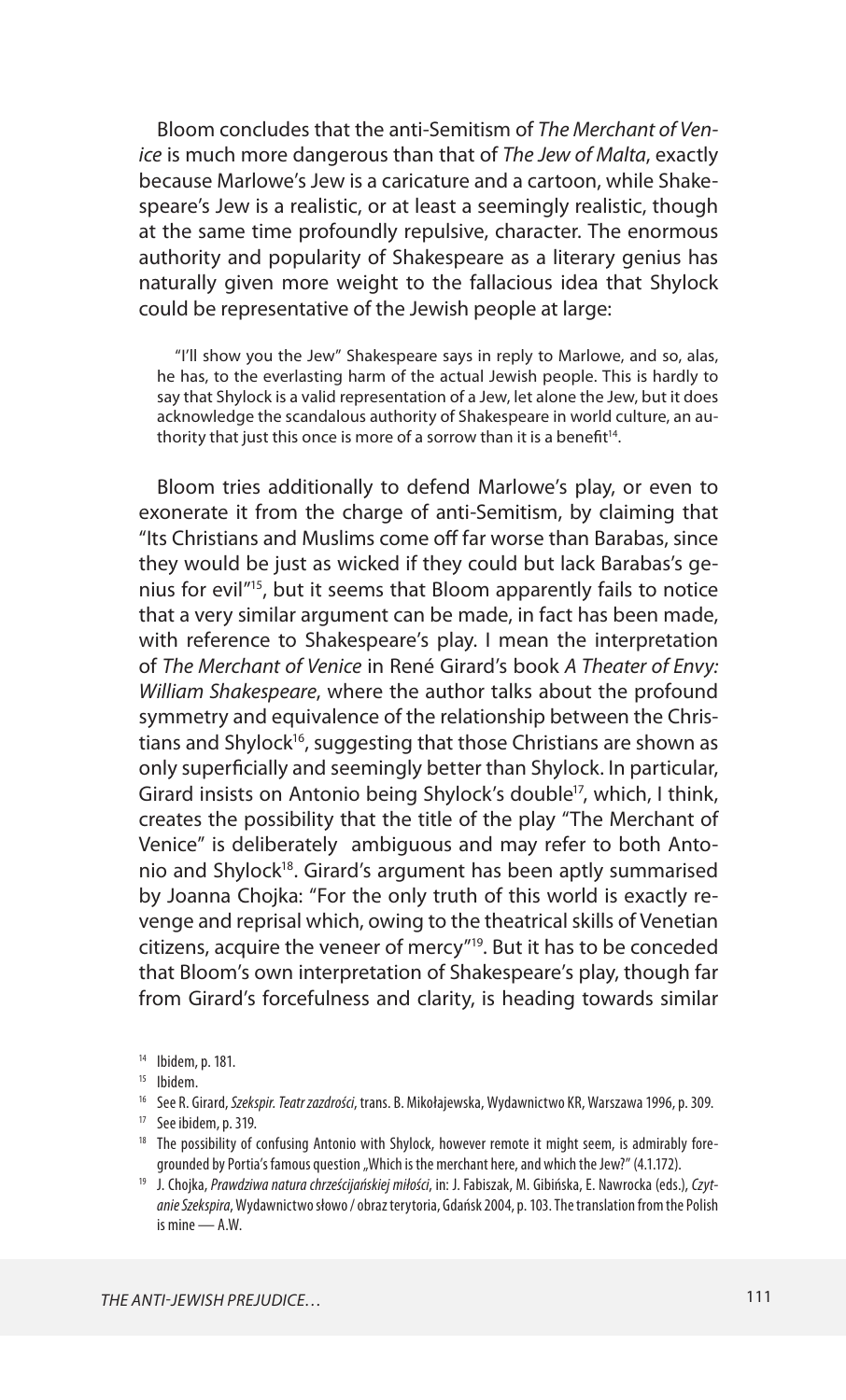conclusions. He is indeed very close, for example, to seeing Shylock and Antonia as each other's doubles: "Critics frequently mark the sadness that is common to Antonio and to Shylock, an involuntary link between good haters of each other"20.

It has to be emphasised, however, that the Christian society of Venice is indeed merciful in that they spare Shylock's life. So, unlike Barabas, he does not die, even though he ends up greatly impoverished and he is blackmailed into converting to Christianity, which means for him not only a loss of his cultural and religious identity, but also, probably, the impossibility to carry out his job, as a Christian he is not going to allowed to continue as a moneylender. On this point Bloom is quite categorical:

Antonio… offers Shylock a choice between a pauper's execution and a Christian's survival as a retired moneylender, since a converted Shylock by definition cannot engage in a purely Jewish business<sup>21</sup>.

This verdict could, I suppose, be questioned because, even though the Catholic Church in those times strictly condemned usury, the practise of usury among Christians, and especially in Italy, was common enough and there were some ways to disguise it so as not to offend the Church authorities too much:

The spread of irregular deposits in the closing centuries of the Middle Ages and in the modern age was helped by a variety of factors: these deposits offered the possibility to skirt the usury ban by presenting interest either as a gain deriving from the joint participation in a business venture or as a discretionary offer made by the debtor, as was common practice amongst the Florentine *banchi* of the 15<sup>th</sup> century [...]<sup>22</sup>.

But of course it would have been very difficult for Shylock, as a recent Christian convert, a person with a criminal record, and of course still, in many ways, a Jew, to become admitted to Christian circles or institutions practicing a covert form of usury, or lending money at interest.

## **3**

Finally, let me devote some words to Chaucer's *Prioress's Tale*, a tale with a clearly anti-Semitic content. This tale, in a sense,

<sup>20</sup> H. Bloom, *Shakespeare*…, p. 183.

<sup>21</sup> Ibidem, pp. 183–184.

 $22$  http://www.giuseppefelloni.it/rassegnastampa/The Primacy of Italian finance from the Middle Ages to early modern times.pdf [1.04.2020].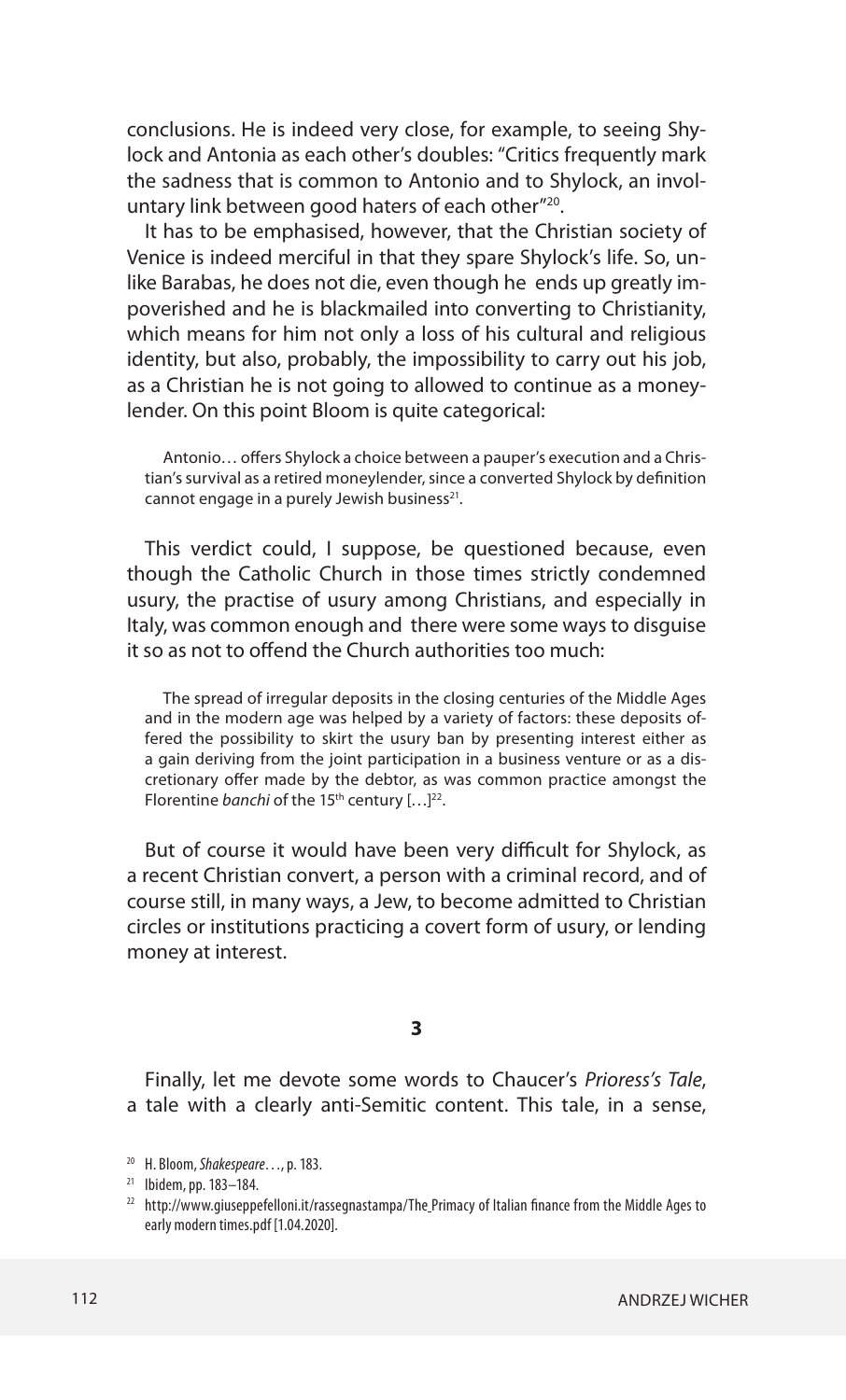completes the forms of anti-Semitic thinking discussed here. Marlowe's Barabas symbolizes the Jew as an international political and economic manipulator that can adversely influence the struggle between Islam and Christianity, in fact from both a Christian and Muslim point of view. Shakespeare's Shylock represents the Jew as a force that can be a factor of chaos and bloody conflict on the domestic front, while Chaucer's Jews, in *The Prioress's Tale*, have no agenda. They are shown as an undistinguished mass with no face, and no individuality, a mass that can instinctively react, if given a chance, against their Christian neighbours.

It is probably not an accident that this narrative is put into the mouth of the Prioress, who, among the pilgrims going to Canterbury is undoubtedly the most elegant and refined, she is also shown as wearing a brooch with a Latin quotation (from Virgil) "Amor vincit omnia" ("love conquers all"). The Prioress shows no love or understanding for her Jewish fellow beings, but her tale does actually concern the triumph of religious love, if by "religion" we understand Christianity thought of as the only true religion, over the malice of the Church's enemies. It is also a tale about a miraculous triumph over the laws of nature, since the young boy, who is the protagonist of this tale, goes on singing, in Latin, a devotional song dedicated to the Blessed Virgin in spite of having his throat cut by the "cursed" Jews, who give vent to their murderous instincts being unable to tolerate the sound of that song. We may suppose that the boy, from their point view, behaves provocatively because he insists on singing aloud, and enthusiastically, a Christian song when going across a Jewish quarter. We are not told where exactly the action of this story happens, some unspecified "greet citee in Asye" (a great city in Asia) [VII (B) 488]<sup>23</sup> is mentioned, but the plot has probably been inspired by the alleged murder of the "Little Saint Hugh of Lincoln", which happened in 1255, that is, still before the expulsion of the Jews from England in 1290, and Lincoln, like Canterbury, was, and still is, as a widely known bishop's seat, one of the most important centres of Christianity in England.

In spite of being a nun, and a prominent one, the Prioress is not presented, in *The Canterbury Tales*, as a person renowned for charity, her neighbourly feelings seem to be focused on little dogs and mice, of which she is very fond. She is also shown as a stickler for hygiene, who "leet no morsel from hir lippes falle" [I (A) 127]. All this might be interpreted as allusions to her religious bigotry,

<sup>23</sup> The quotations from Geoffrey Chaucer's *Canterbury Tales* follow A.C. Cawley (ed.) G. Chaucer, *The Canterbury Tales*, J.M. Dent & Sons, E.P. Dutton & Co. Inc., London–New York 1976.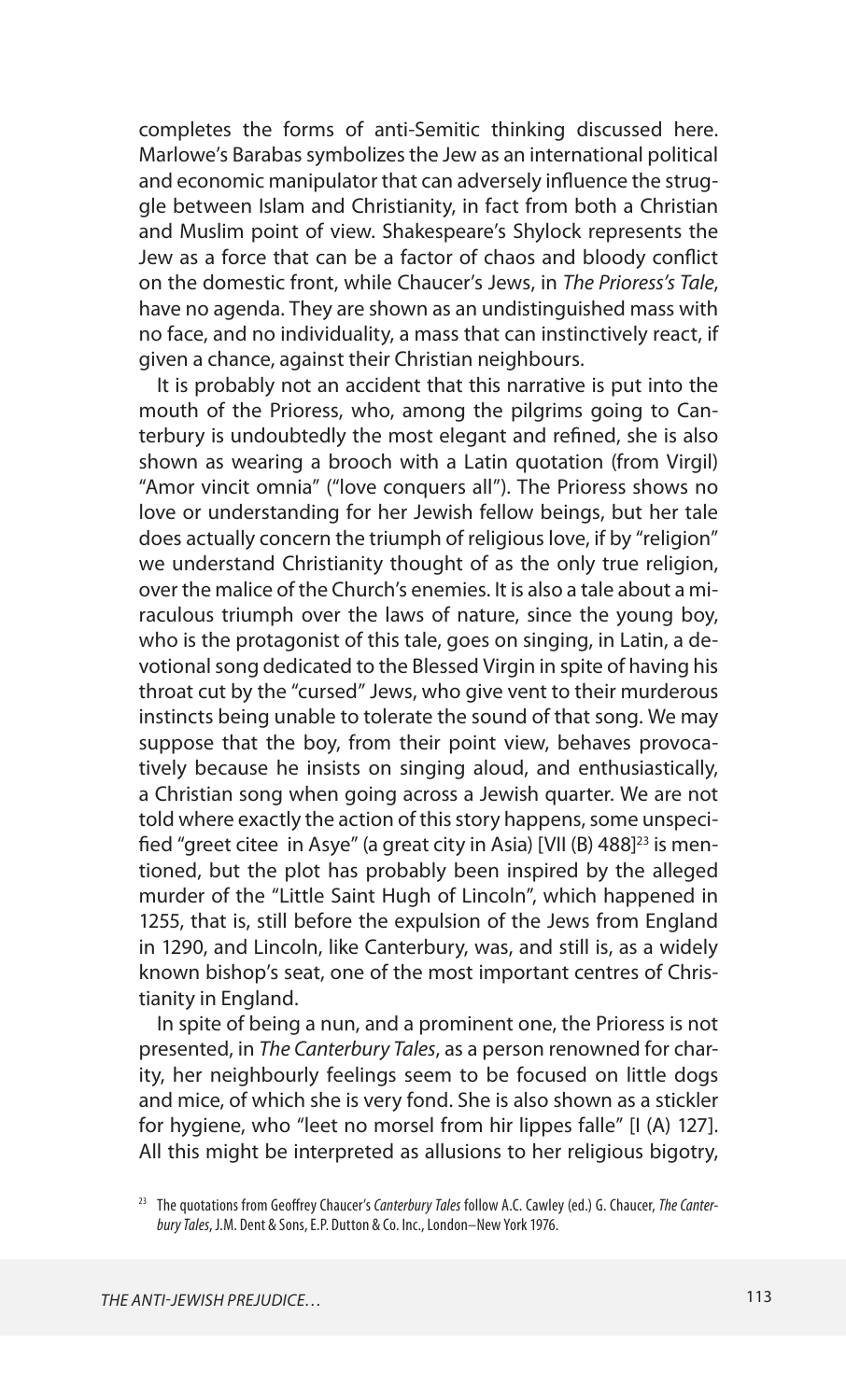which is often motivated in the same way as the zeal for hygiene, that is, by fear of becoming contaminated with foreign or extraneous elements. Also her concentration on animals, rather than on people, may be seen as showing her unwillingness to be confronted with the potentially offensive otherness of a human being from a different social class, or a different nation. Paradoxically enough, the otherness of animals, even though theoretically greater, is less problematic than that of fellow humans. The Prioress is cosmopolitan enough to speak French, but "After the scole of Stratford atte Bowe // For Frensh of Parys was to hire unknowe" [I (A) 125–126]. So her erudition is false, based on some native, that is, provincial, customs, just as her French is in reality a local, insular, variety of that language, presumably of little use on the continent. From this point of view, the Prioress's anti-Semitic tale may be part and parcel of the author's consistently indirect criticism of the behaviour of that lady who, while being rather parochial, in many senses of the word, falsely claims to set the standard for great elegance.

On the other hand, it is naturally not impossible that Chaucer shared, partly or, entirely, the anti-Jewish sentiments of his Prioress. As a critic says: "When reading 'The Prioress's Tale' in Chaucer's *Canterbury Tales*, or Shakespeare's *Merchant of Venice* for that matter, one cannot help but be struck by the force of anti-Jewish sentiments expressed by their respective authors<sup>"24</sup> (Zago, 36). Or as we learn from Derek Pearsall standard edition of *The Canterbury Tales*, it is tempting to blame the anti-Semitism of *The Prioress's Tale* entirely on the Prioress herself, but this may be simply a result of the modern age's difficulty "for those who admire Chaucer to acknowledge that he might have shared the Prioress's uncomplex view of the Jews" whereas "Legends and miracles of this kind require the existence of an 'opposition', an inhuman enemy, whether Roman, Saracen or Jew, that provides opportunity for martyrdom"<sup>25</sup>.

## **4**

In conclusion, let me say that the existence of such texts as the three discussed above, written by artists of the very first rank, may point to the existence of what might be called the Matter of Israel in the English Late Medieval and Renaissance literature. None of those writers, I mean Geoffrey Chaucer, Christopher Marlowe,

<sup>24</sup> E. Zago, *Reflections on Chaucer's "The Prioress's Tale"*. https://ir.uiowa.edu/cgi/viewcontent.cgi?article=1661&context=mff [1.04.2020].

<sup>25</sup> D. Pearsall (ed.), G. Chaucer, *The Canterbury Tales*, Routledge, London and New York 1985, p. 250.